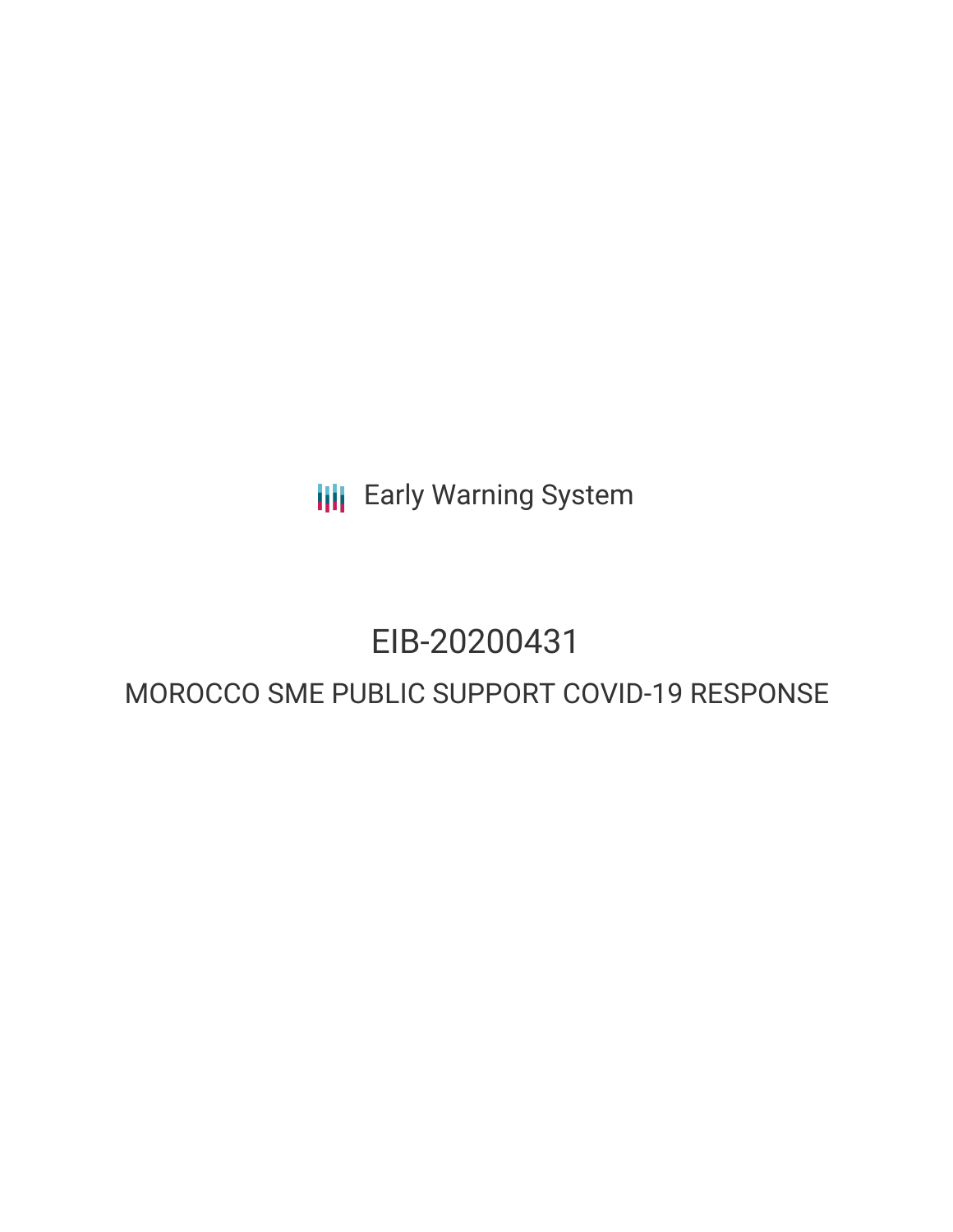

### **Quick Facts**

| <b>Countries</b>               | Morocco                        |
|--------------------------------|--------------------------------|
| <b>Financial Institutions</b>  | European Investment Bank (EIB) |
| <b>Status</b>                  | Approved                       |
| <b>Bank Risk Rating</b>        |                                |
| <b>Voting Date</b>             | 2020-09-02                     |
| <b>Borrower</b>                | CAISSE CENTRALE DE GARANTIE    |
| <b>Sectors</b>                 | Finance                        |
| <b>Investment Type(s)</b>      | Loan                           |
| <b>Investment Amount (USD)</b> | \$355.38 million               |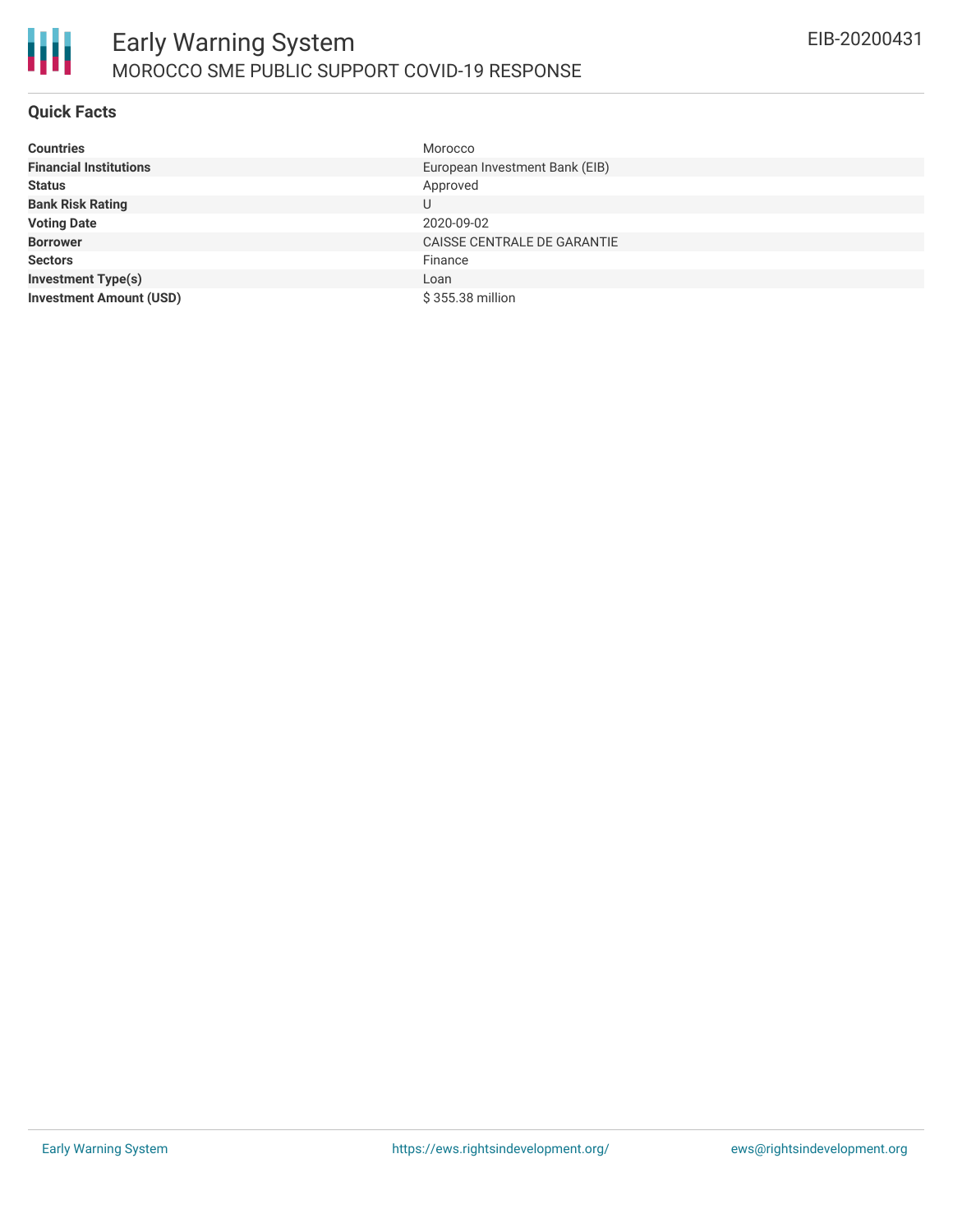

#### **Project Description**

According to bank provided information, investment is a loan to the Kingdom of Morocco, through the Moroccan Ministry of Economy and Finance (MEF), to support a guarantee scheme for new loans to micro, small and medium-sized enterprises (MSME) as the Final Beneficiaries and Caisse Centrale de Garantie (CCG) as the Promoter. The MEF uses the loan to support CCG's liquidity buffer enabling provision of guarantees to Financial Intermediaries.

The project will contribute to mitigate the negative economic effects of COVID-19 on micro, small and medium-sized businesses. It will support the public guarantee scheme to encourage new loans to MSMEs.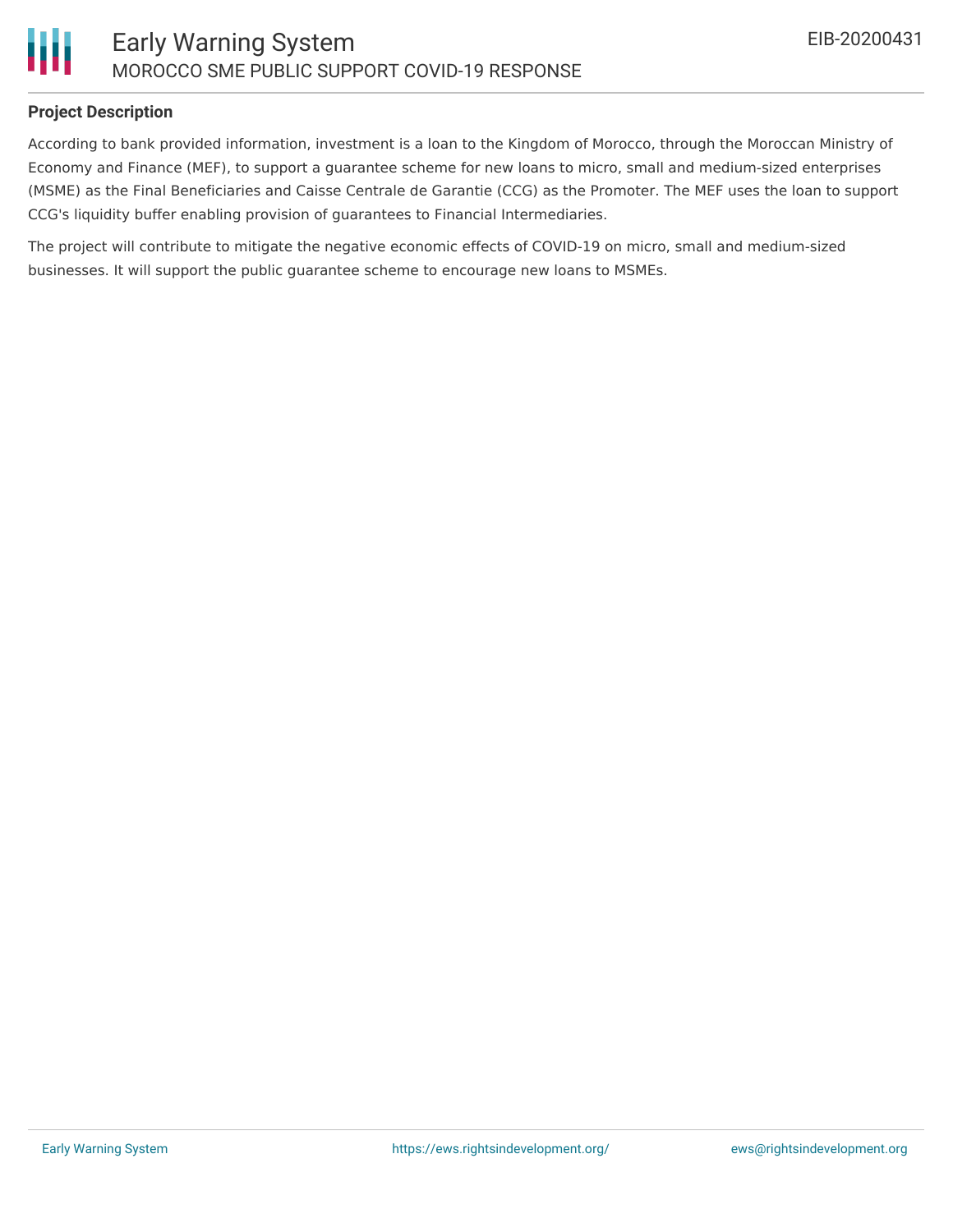

## **Investment Description**

European Investment Bank (EIB)